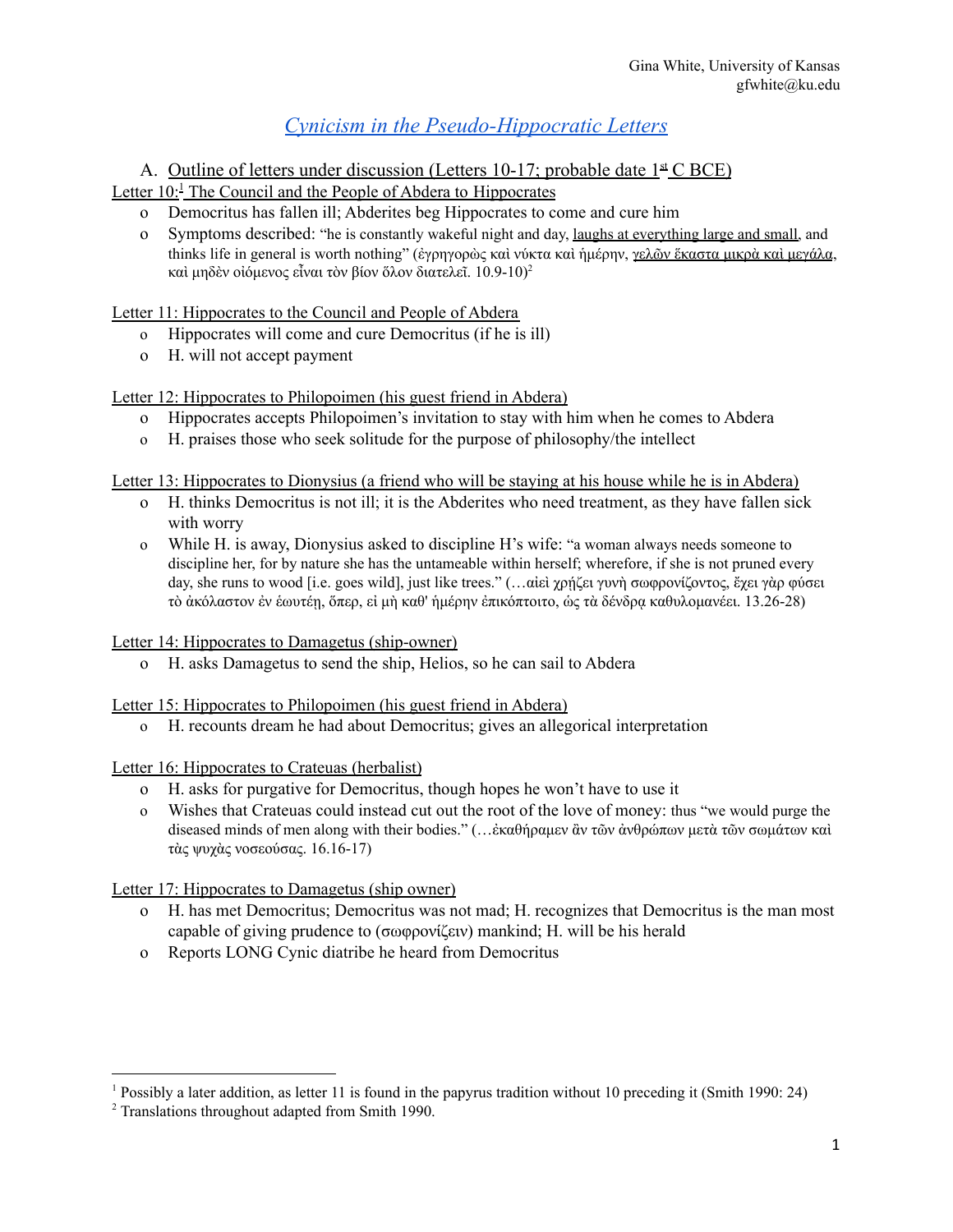### B. Cynic Elements in Letter 17

- 1.**Rejection of accepted social practices:** "[Men] rush to marry women whom they cast out shortly later; they love, then they hate; they beget children in desire, then they case them out when they are grown. What is this empty and irrational passion, no different from madness?" (γαμεῖν σπεύδουσιν, ἃς μετ' ὀλίγον ἐκβάλλουσιν, ἐρῶσιν, εἶτα μισέουσι, μετ' ἐπιθυμίης γεννῶσιν, εἶτ' ἐκβάλλουσι τελείους. Τίς ἡ κενὴ σπουδὴ καὶ ἀλόγιστος, μηδὲν μανίης διαφέρουσα; 17.141-3)
- 2.**Self-sufficiency:** "In their passions what excess have [men] left for irrational beasts except that beasts retain self-sufficiency" (Ἐν δὲ τοῖσι θυμοῖσι τί περισσὸν ζώοισιν ἀλόγοισι παραλελοίπασιν; πλὴν ὅτι ἐν αὐταρκείῃ μένουσιν οἱ θῆρες. 17.232-3)
- 3.**Unfavourable comparison of humans to animals:** "What lion ever hid gold in the ground? What bull butted out of greed? What leopard overfilled himself insatiately? A wild boar feels thirst for as much water as he takes, a wolf devours what he gets for needed nourishment and stops. But, days and nights strung together, man is never glutted with a banquet." (Τίς γὰρ λέων ἐς γῆν κατέκρυψε χρυσόν; τίς ταῦρος πλεονεξίην ἐκορύσατο; τίς πάρδαλις ἀπληστίην κεχώρηκε; διψῇ μὲν ἄργιος σῦς, ὅσον ὕδατος ὠρέχθη· λύκος δὲ δαρδάψας τὸ προσπεσὸν τῆς ἀναγκαίης τροφῆς ἀναπέπαυται· ἡμέρῃσι δὲ καὶ νυξὶ ξυναπτομένῃσιν οὐκ ἔχει θοίνης κόρον ὤνθρωπος. 17.233-7)
- 4.**Laughter as therapy:** "when you learn it [i.e. the cause of my laughter], I know that you will take on a better cargo than you brought on your embassy, and carry back my laughter as therapy for your country and yourself, and you will be able to instruct all others in prudence." (μαθών δ' εὖ οἶδ' ὅτι κρέσσονα τῆς πρεσβείης ἀντιφορτισάμενος ἀποίσεις θεραπείην τὸν ἐμὸν γέλωτα τῇ πατρίδι καὶ ἑωυτέῳ, καὶ τοὺς ἄλλους δυνήσῃ σωφρονίζειν. 17.110-2)
- 5.**Contempt for/mockery of the rest of humanity.** Long list of vices/irrationality we succumb to unnecessarily. "When we see these wretched, unworthy pursuits, so many of them, how can we fail to mock a life that cleaves at such wantonness?" (Τὰς ἀναξίους οὖν καὶ δυστήνους ψυχὰς ὁρεῦντες καὶ τοσαύτας, πῶς μὴ χλευάσωμεν τὸν τοιήνδε ἀκρασίην ἔχοντα βίον αὐτέων; 17.281-3)
- 6.**Foolishness of avoiding the "shortcut to virtue":** "Τhey do not see the straight path of virtue, clear and smooth and free of harm… They are borne along struggling on a treacherous and twisted path, burdened and stumbling" (Τὴν γὰρ ὀρθὴν κέλευθον τῆς ἀρετῆς οὐ θεωρεῦσι καθαρὴν καὶ λείην καὶ ἀπρόσπταιστον… φέρονται δὲ ἐπὶ τὴν ἀπειθῆ καὶ σκολιὴν, τρηχυβατέοντες, καταφερόμενοι καὶ προσκόπτοντες… 17.218-221).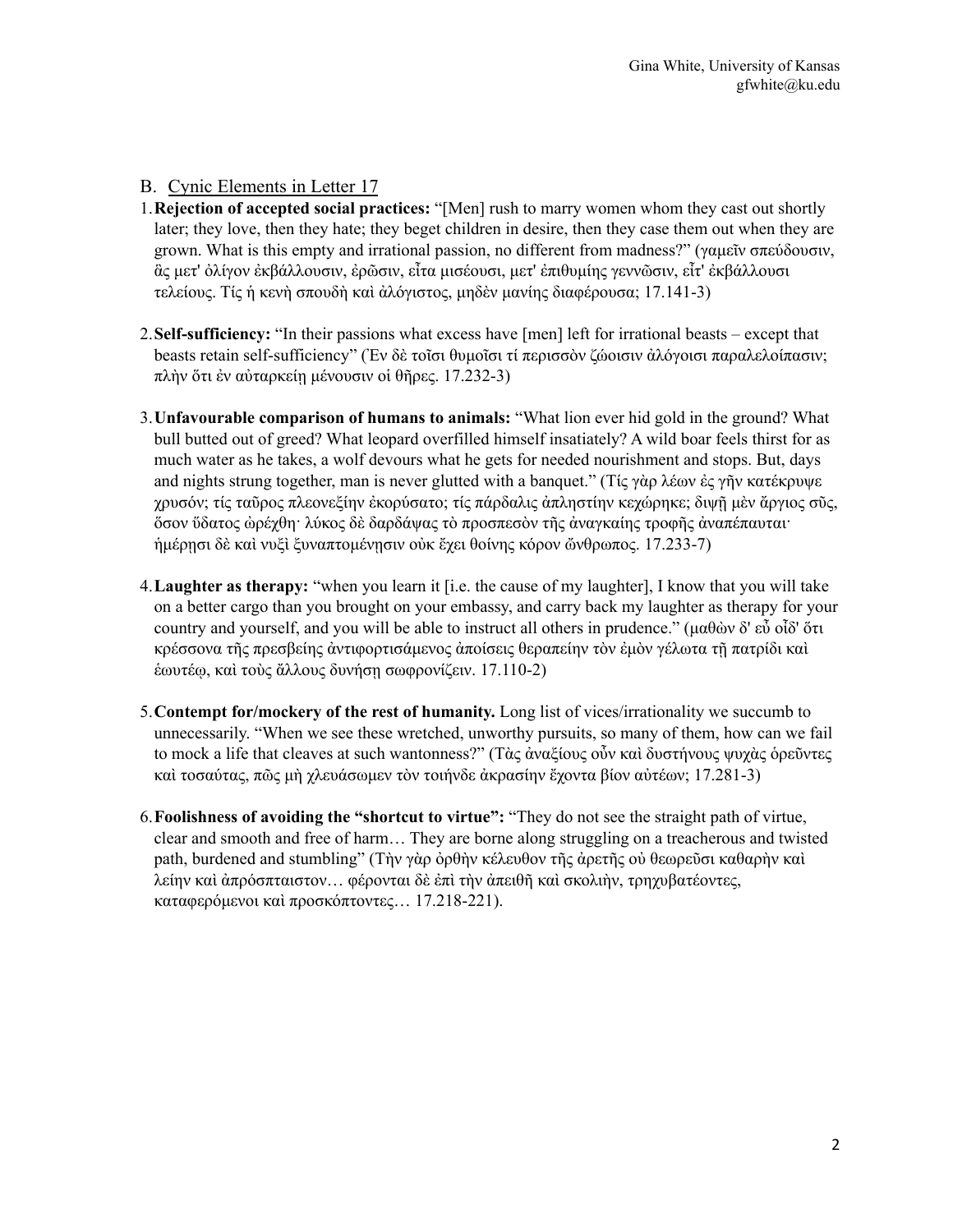# C. Hippocrates as Internal Audience

1. And I said, "Oh great Democritus, I shall carry the great gifts of your friendship back to Cos. You have filled me with great wonder at your wisdom. I shall go away as herald that you have tracked down and understood the truth of human nature. And taking from you the therapy for my intellect I shall go away…" "For I have seen Democritus, wisest of men, alone most capable of teaching mankind virtue" (17.298-310)

καὶ φημὶ, ὦ Δημόκριτε μεγαλόδοξε, μεγάλας γε τῶν σῶν ξενίων δωρεὰς εἰς Κῶ ἀποίσομαι· πολλοῦ γάρ με τῆς σῆς σοφίης θαυμασμοῦ πεπλήρωκας· ἀπονοστέω δέ σου κῆρυξ ἀληθείην ἀνθρωπίνης φύσιος ἐξιχνεύσαντος καὶ νοήσαντος. Θεραπείην δὲ λαβὼν παρὰ σεῦ τῆς ἐμῆς διανοίης, ἀπαλλάσσομαι… Δημόκριτον γὰρ εἶδον, ἄνδρα σοφώτατον, σωφρονίζειν ἀνθρώπους μοῦνον δυνατώτατον.

2. Man's life is pitiable: through the whole of it, like a winter wind, the unbearable love of money has slipped in. If only all doctors would come together to cure a sickness which is worse than madness… (11.26-29)

Οἰκτρός γε ὁ τῶν ἀνθρώπων βίος, ὅτι δι' ὅλου αὐτοῦ ὡς πνεῦμα χειμέριον ἡ ἀφόρητος φιλαργυρίη διαδέδυκεν, ἐφ' ἣν εἴθε μᾶλλον ἅπαντες ἰητροὶ ξυνῄεσαν ἐλθόντες ἀποθεραπεῦσαι χαλεπωτέρην μανίης νοῦσον…

3. When the intellect wants to stop being battered by tumult it takes the body quickly then to quiet. Then it stands upright in itself and looks round in a circle at the place of truth, **where there is no father, no wife, no children, mother, sibling, relatives, menials, no chance, in sum, none of the things that will make tumult**. (12.23-28)

ὁκόταν γὰρ ὁ νοῦς ὑπὸ τῶν ἔξω φροντίδων κοπτόμενος ἀναπαῦσαι θελήσῃ τὸ σῶμα, τότε ταχέως ἐς ἡσυχίην μετήλλαξεν, εἶτα ἀναστὰς ὄρθριος ἐν ἑωυτῷ περιεσκόπει κύκλῳ χωρίον ἀληθείης, **ἐν ᾧ οὐ πατὴρ, οὐ μήτηρ, οὐ γυνὴ, οὐ τέκνα, οὐ κασίγνητος, οὐ ξυγγενέες, οὐ δμῶες, οὐ τύχη, οὐχ ὅλως οὐδὲν τῶν θόρυβον ἐμποιησάντων·**

# D. Cynicism as the shortcut to virtue

### 1. **Polemical Use:** Julian, *Πρὸς Ἡράκλειον κυνικὸν* 7.225

[The Cynics] say that they are traveling the short and ready road to virtue. I would that they were going by the longer, for they would more readily arrive by that road than by this of theirs.

Τὴν σύντομον φασὶν ὁδὸν καὶ σύντονον ἐπὶ τὴν ἀρετὴν <πορεύεσθαι>· ὄφελον καὶ ὑμεῖς τὴν μακρὰν ἐπορεύεσθε·

### 2. **Democritus' claim:**

They do not see the straight path of virtue, clear and smooth and free of harm... They are borne along struggling on a treacherous and twisted path, burdened and stumbling… (17.218-221)

Τὴν γὰρ ὀρθὴν κέλευθον τῆς ἀρετῆς οὐ θεωρεῦσι καθαρὴν καὶ λείην καὶ ἀπρόσπταιστον… φέρονται δὲ ἐπὶ τὴν ἀπειθῆ καὶ σκολιὴν, τρηχυβατέοντες, καταφερόμενοι καὶ προσκόπτοντες…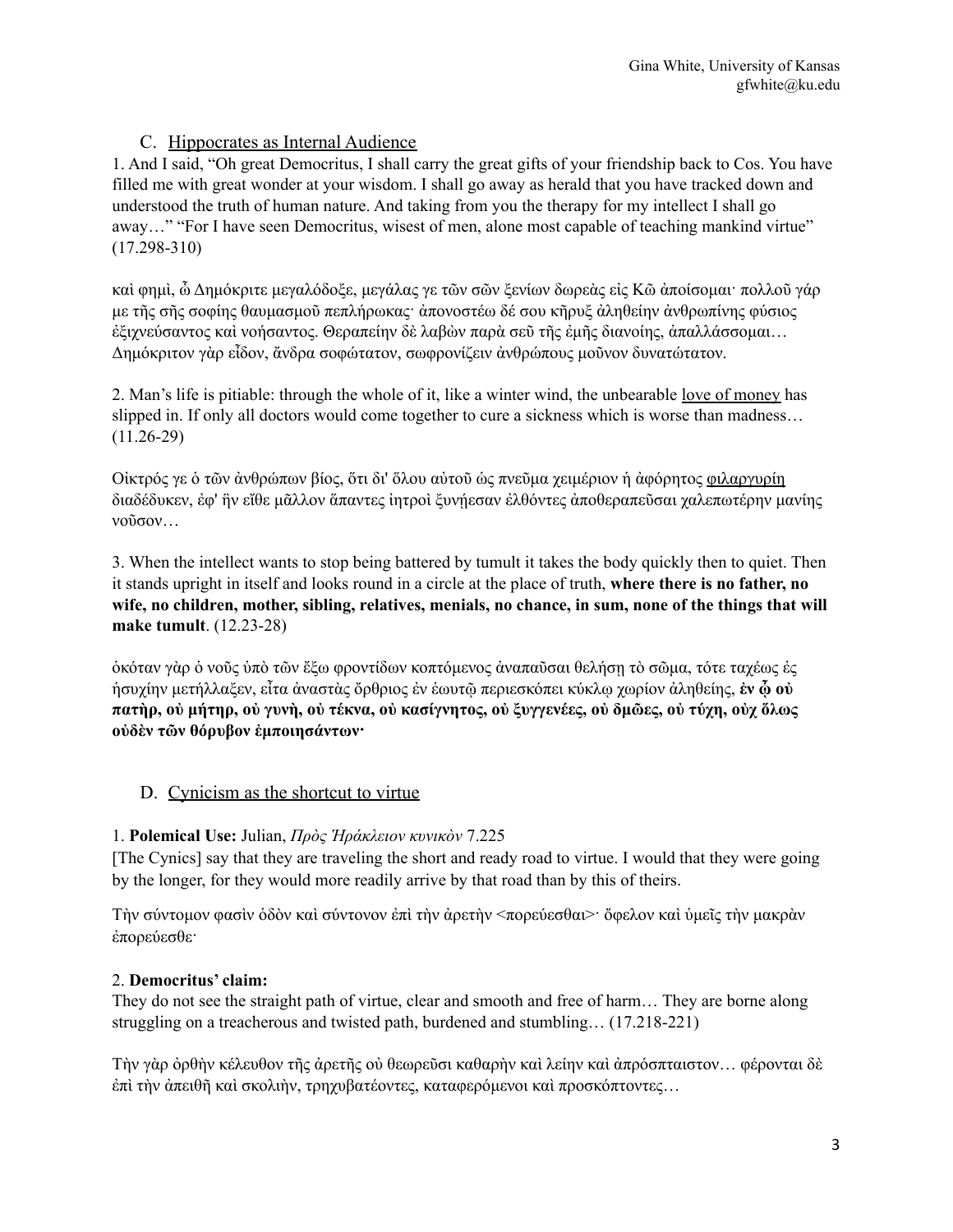# E. Hippocrates'Activities as Wasted Time

And I said "By Zeus, Democritus, you speak truly and wisely. For that reason I consider you blessed to enjoy such leisure. It has not fallen to be to share in it." And when he asked "Why, Hippocrates, has it not so fallen?" "Because," I said, "traveling, children, debts, disease, death, servants, marriages: such things whittle away my leisure." Thereupon the man was swept back to his usual manner. He burst out laughing; he scoffed and then remained silent. (17.85-92)

Κᾀγὼ, νὴ Δία, ἔφην, ὦ Δημόκριτε, ἀληθέως γε καὶ φρονίμως λέγεις, ὅθεν εὐδαίμονά σε κρίνω τοσαύτης ἀπολαύοντα ἡσυχίης· ἡμῖν δὲ μετέχειν ταύτης οὐκ ἐπιτέτραπται. Ἐρεομένου δὲ διὰ τί, ὦ Ἱππόκρατες, οὐκ ἐπιτέτραπται; ὅτι, ἔφην, ἢ ἀγροὶ ἢ οἰκίη ἢ τέκνα ἢ δάνεια ἢ νοῦσοι ἢ θάνατοι ἢ δμῶες ἢ γάμοι ἢ τοιαῦτά τινα τὴν εὐκαιρίην ὑποτάμνεται. Ἐνταῦθα δὴ ὁ ἀνὴρ εἰς τὸ εἰωθὸς πάθος κατηνέχθη, καὶ μάλα ἀθρόον τι ἀνεκάγχασε, καὶ ἐπετώθασε, καὶ τὸ λοιπὸν ἡσυχίην ἦγεν.

## F. Democritus and the Therapeutic Power of Laughter

1. The Abderites, standing about me downcast, their eyes not far from tears, said "You see Democritus' way of life, Hippocrates, how mad he is, how he doesn't know what he wants or what he is doing." One man, who wanted even more to point out his madness wailed shrilly like a woman lamenting a child's death. The another groaned imitating a wayfarer who had lost his belongings. When Democritus heard the first, he smiled, on hearing the second, he laughed. (17.37-45)

Οἱ δὲ Ἀβδηρῖται περιεστῶτές με κατηφέες καὶ οὐ πόῤῥω τὰς ὄψιας δακρυόντων ἔχοντες φασὶν, ὁρῇς μέντοι τὸν Δημοκρίτου βίον, ὦ Ἱππόκρατες, ὡς μέμηνε, καὶ οὔτε ὅ τι θέλει οἶδεν οὔτε ὅ τι ἕρδει. Καί τις αὐτέων ἔτι μᾶλλον ἐνδείξασθαι βουλόμενος τὴν μανίην αὐτοῦ, ὀξὺ ἀνεκώκυσεν εἴκελον γυναικὶ ἐπὶ θανάτῳ τέκνου ὀδυρομένῃ, εἶτ' ἀνῴμωξε πάλιν ἄλλος ὑποκρινόμενος παροδίτην ἀπολέσαντά τι ὧν διεκόμιζε· καὶ ὁ Δημόκριτος ὑπακούων τὰ μὲν ἐμειδία, τὰ δὲ ἐξεγέλα…

2. Aristotle, *De generatione et corruptione* 315b15 (attributed to Democritus) From the same letters, tragedy and comedy arise.

ἐκ τῶν αὐτῶν γὰρ τραγῳδία καὶ κωμῳδία γίνεται γραμμάτων.